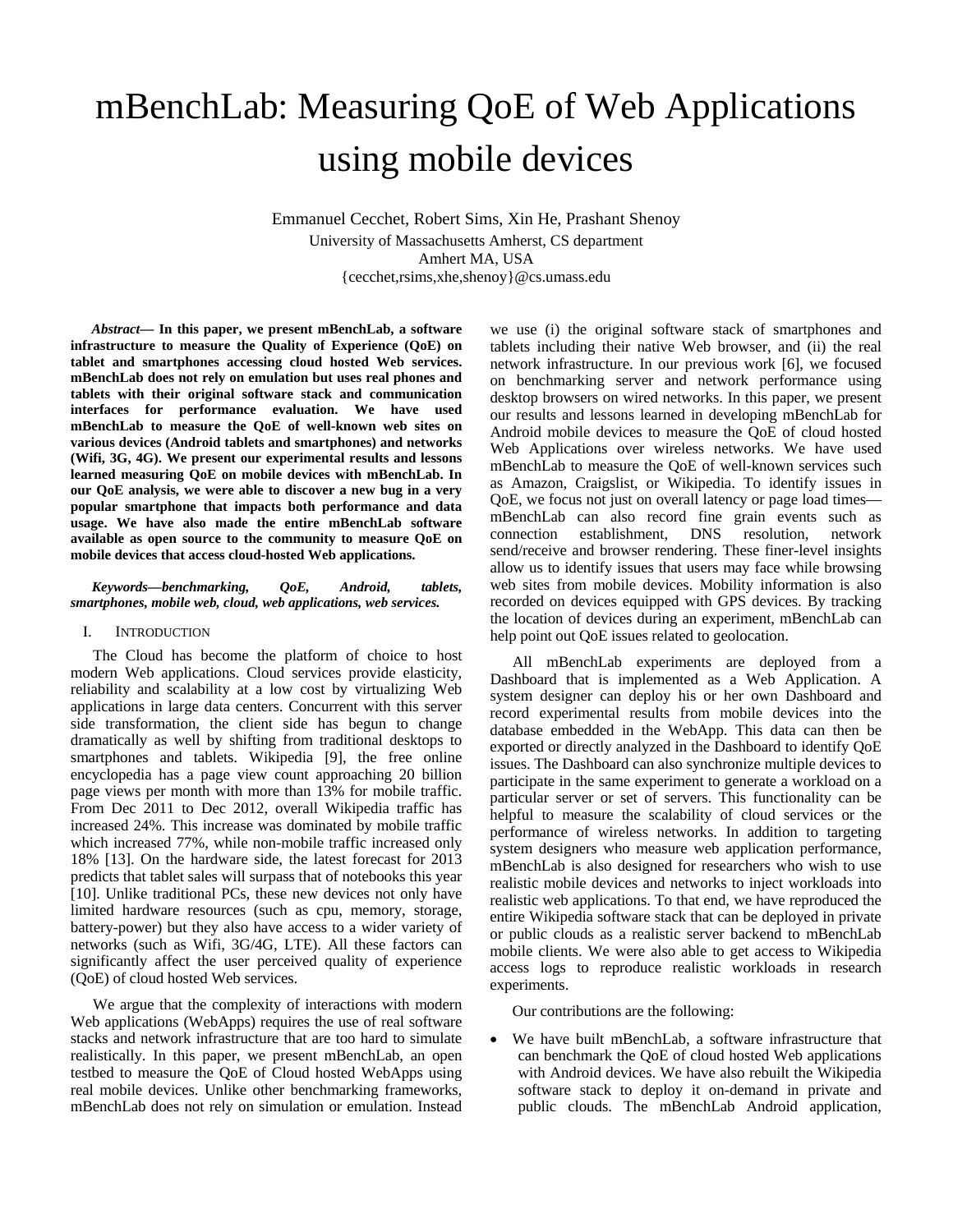Dashboard and all the Wikipedia virtual machines for private clouds and Amazon EC2 are publicly available to the community to advance research in benchmarking cloud services with mobile devices.

- We perform detailed QoE measurements with Android smartphones and tablets on popular web sites and compared it to standard desktop browsers. We show that our monitoring overhead does not affect significantly the user perceived QoE. We measure how the device hardware/software combination influence the overall user perceived QoE. We also measure how QoE is correlated with mobile network performance on multiple continents.
- We show through a series of experiments how mBenchLab can identify QoE issues either related to the network, the Web service or the mobile device itself. We were able to find a previously undiscovered bug in the native browser of the popular Samsung S3 phone (40 million sold as of January 2013) that significantly affects performance and bandwidth usage on certain Web sites.

Our paper is structured as follows: section [II](#page-1-0) gives an overview of the mBenchLab platform. Section [III](#page-2-0) details the specifics of QoS measurements on Android devices. We present the results of our experimental evaluation in section [IV.](#page-3-0) We discuss related work in section [IV.F](#page-8-0) before concluding in section [VI.](#page-9-4)

# <span id="page-1-0"></span>II. MBENCHLAB OVERVIEW

mBenchLab is an open testbed for Web application benchmarking from mobile devices. The load is injected from real mobile devices that run the mBenchLab Mobile App and the experiments are coordinated through the mBenchLab Dashboard (section [A\)](#page-1-1). mBenchLab can be used with any existing Web application without any modification. For experiments where the user wants to control a real Web Application, we provide a Wikipedia implementation as virtual appliances that can be deployed on private or public clouds (section [B\)](#page-2-1).

# <span id="page-1-1"></span>*A. mBenchLab Dashboard and MobileApp*

[Fig. 1](#page-1-2) gives an overview of the mBenchLab components and how they interact to run an experiment. The mBenchLab Dashboard is the central component that deploys and controls experiments. It is built as a Java Web application that can be deployed in any Java Web container such as Apache Tomcat. The mBenchLab Dashboard provides a Web interface to interact with experimenters that want to create experiments using mobile devices. The Dashboard gives an overview of the devices currently connected, the experiments (created, running or completed) and the Web traces that are available for replay. Web trace files are uploaded by the experimenter through a Web form and stored in the Dashboard database. The trace file includes the list of URLs to visit and encodes the values to fill Web forms as well as buttons to click. Every element is referred to by its id or name in the HTML page that is being accessed. The trace file can either be generated using a simple CSV format or by a traditional desktop browser by recording a browsing session using the standard HTTP Archive format (HAR) [\[11\].](#page-9-5) Each URL is assigned to a particular session that will be replayed by a single browser. An experiment that wants to use simultaneously 10 browsers must use a trace that contains at least 10 sessions.

mBenchLab does not deploy, configure or monitor any serverside software. There are a number of deployment frameworks available that users can use depending on their preferences (Gush, WADF, JEE, .Net, etc). If the experimenter deploys her own Web Application to be tested, monitoring the server software is also the choice and responsibility of the experimenter (Ganglia and fenxi are popular choices).



Fig. 1. mBenchLab experiment flow overview

<span id="page-1-2"></span>Anyone can deploy an mBenchLab Dashboard and therefore build his or her own benchmark repository. An experiment defines what trace should be played and how. The user defines how many mobile devices should replay the sessions with eventual constraints (specific platform, version, location…). The experiment can start as soon as enough clients have registered to participate in the experiment. The Dashboard does not deploy the application on the mobile devices, rather it waits for mobile devices to connect and its scheduler assigns them to experiments.

The mBenchLab Android application (mBA) is a mobile application that starts and controls the native Web browser on the mobile device. On startup, the mBA connects the browser to an mBenchLab Dashboard (step 1 in [Fig. 1\)](#page-1-2). When the browser connects to the Dashboard, it provides details about the exact browser version and platform runtime it currently executes on as well as its IP address and GPS location (if enabled). If an experiment needs this device, the Dashboard redirects the mBA to a download page where it automatically gets the trace for the session it needs to play (step 2 in [Fig. 1\)](#page-1-2). The mBA stores the trace on the local storage and makes the Web browser regularly poll the Dashboard to get the experiment start time. There is no communication or clock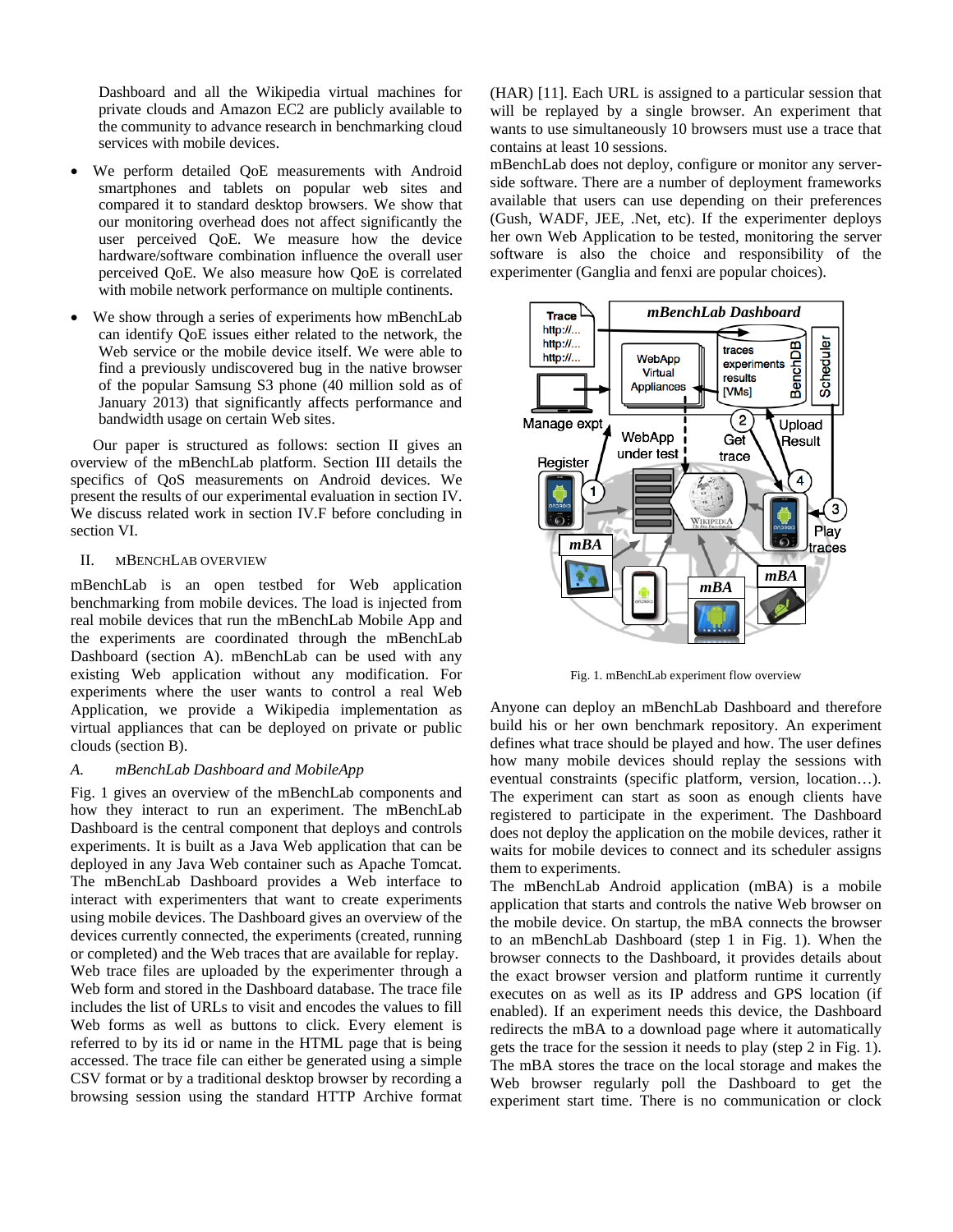synchronization between mBAs, they just get a start time as a countdown in seconds from the Dashboard that informs them 'experiment starts in x seconds' through a Web form. The status of mobile devices is recorded by the Dashboard and stored in a database.

When the experiment start time has been reached, the mBA plays the trace through the Web browser monitoring each interaction (step 3 in [Fig. 1\)](#page-1-2). If Web forms have to be filled, the mBA uses the URL parameters stored in the trace to set the different fields, checkboxes, list selections, files to upload, etc. Text fields are replayed with a controllable rate that emulates human typing speed through the virtual keyboard of the device. The GPS location when the page was fetched as well as various QoE statistics (see section [III](#page-2-0) for more details) are collected locally on the mobile device. The results are uploaded to the Dashboard at the end of the experiment (step 4 i[n Fig. 1\)](#page-1-2). The mBA can also record the HTML pages and take screen snapshots of rendered pages to include in the Dashboard database. By parsing the HTML or comparing snapshot images with data from other runs, one can detect errors or rendering issues that affect user QoE. [Fig. 2](#page-2-2) shows an example of the experimental results stored in the Dashboard database.

| TITLE                    | <b>URL</b>             |       | SESSION ID LATENCY BYTES SENT BYTES RECEIVED REQUESTS PAGE SIZE |     |       | Coordinates           | <b>HTML</b>              | Snapshot<br>Recordings Recordings Recors | <b>HA</b>   |
|--------------------------|------------------------|-------|-----------------------------------------------------------------|-----|-------|-----------------------|--------------------------|------------------------------------------|-------------|
| Amazon                   | http://www.amazon.com/ | 14906 | 96416                                                           | 16  | 06116 | 42375785.72354573     | <b>NEML</b><br>Recording | Snapshot                                 | <b>HAR</b>  |
| Amakrota. com<br>Android | laty, www.assacco.com  | 3733  | 39437                                                           | li9 | 39437 | 42 375785 - 72 55457  | <b>HTML</b><br>Recording | Spapulat                                 | <b>HAR</b>  |
| Amazon com<br>Knocgle    | future amazon com-     | 8607  | 31723                                                           | h4  | 31723 | 42 374785 .72 444573  | <b>HTML</b><br>Recording | Snapshot                                 | <b>HAR</b>  |
| Amazon com<br>Apple      | http://www.nasazon.com | 3336  | 21325                                                           | 14  | 21325 | 42.375785.72.554573   | HTML<br>Recording        | Seapshot                                 | <b>ILAR</b> |
| Amazon.com<br>CocaCola   | hitter/www.assance.com | 4441  | 30927                                                           | 14  | 30927 | 42 375785 - 12 554573 | <b>HEML</b><br>Recording | Seapulus                                 | HAK         |
| Amazon com<br>Bicycle    | http://www.amazon.com  | 3671  | 28141                                                           | 14  | 28141 | 12.375785.72.454573   | <b>HIML</b><br>Recording | Snapshot                                 | <b>HAR</b>  |
| Amazon com<br>Grater     | http://www.assazon.com | 4753  | 30937                                                           | l14 | 30937 | 42.375785.72.55457    | <b>HEML</b><br>Recording | Seapshot                                 | <b>BEAR</b> |
| Amazon.com<br>Lego       | http://www.asiazon.com | 8569  | 35410                                                           | 14  | 35410 | 42.375785.72.554573   | <b>HTML</b><br>Recording | Snapshot                                 | <b>HAR</b>  |
| Amazon.com<br>Baseball   | http://www.assazon.com | 3954  | 33454                                                           | 14  | 33454 | 42 375785, 72 55457   | <b>MTML</b><br>Recording | Seapshot                                 | HAR.        |

<span id="page-2-2"></span>Fig. 2. Partial screenshot of an experiment result in the mBenchLab dashboard

mBAs replay traces based on the timestamps contained in the traces. If an mBA happens to be late compared to the original timestamp, it will try to catch up by playing requests as fast as it can. A page loading timeout can also be set to prevent browsers from being stuck on particular pages.

#### <span id="page-2-1"></span>*B. Wikipedia Virtual Appliances*

Wikipedia is available in 285 languages all relying on the same MediaWiki software stack and supervised by the Wikimedia foundation. Other satellite sites such as Wikibooks [\[8\]](#page-9-6) (free content textbooks and annotated texts), WikiNews (free content news), Wiktionary (dictionary and thesaurus)… also rely on the same software. The server side is basically a PHP application with a number of extensions storing content in a database (MySQL by default).

We have created a Wikimedia server virtual machine that contains a preconfigured software stack including Apache 2.2.16, PHP 5.3.3, MediaWiki 1.16, as well as all necessary extensions necessary to run the Wikipedia family of web sites, including the Lucene search engine and multimedia content. We have also created a set of virtual machines with the database software and the content for particular wikis. Database dumps are freely available from the Wikimedia

foundation in compressed XML format. [TABLE I](#page-2-3) gives an overview of the databases we have made available as virtual appliances. Note that the English Wikipedia database (enwiki) is not available in public clouds due to its 5.5TB size and cost of storage. The English Wikibooks (enwikibooks) has a smaller number of articles but still a significant size as each article is larger than typical Wikipedia articles.

<span id="page-2-3"></span>TABLE I VIRTUAL APPLICANCE DATABASES AVAILABLE (DUMPS FROM JANUARY TO MARCH 2010 TO MATCH OUR TRACES ENDING IN MARCH 2010)

| <b>Wiki name</b> | # of articles | Size on disk      | Time to generate<br>db and index |  |  |
|------------------|---------------|-------------------|----------------------------------|--|--|
| dawiki           | 122 k         | $6.5$ GB          | 14 hours                         |  |  |
| nlwiki           | 584 k         | 39 GB             | $3.25$ days                      |  |  |
| frwiki           | 901 k         | 94 GB             | 7.3 days                         |  |  |
| enwiki           | 3.1 M         | 5.5 TB            | $>3$ months                      |  |  |
| enwikibooks      | 32k           | 4.3 <sub>GB</sub> | 10 hours                         |  |  |

To prevent copyright issues with multimedia content, we use a multimedia content generator that produces images with the same specifications as the original content but with random pixels. Such multimedia content can be either statically pregenerated or produced on-demand at runtime. We have similar generators for audio and video content.

Wikipedia access traces are available from the Wikibench Web site [\[7\].](#page-9-7) The log can be used to reproduce read workload traces while the wiki history log can be used to reproduce the exact update workload. mBenchLab traces support both CSV and HTTP archive (HAR) formats. On top of capturing the original request, HAR also includes sub-requests, post parameters, cookies, headers, caching information and timestamps. We provide mBenchLab traces to use with our Wikipedia virtual appliances.

# <span id="page-2-0"></span>III. MEASURING QOE ON ANDROID DEVICES

A central contribution of mBenchLab is the ability to replay traces through real Web browsers. Major companies such as Google and Facebook already use open source technologies like Selenium [\[12\]](#page-9-8) to perform functional testing. These tools automate a browser to follow a script of actions, and they are primarily used for checking that a Web application's interactions generate valid HTML pages. We argue that the same technology can also be used for performance benchmarking. One of the technical challenges is that Selenium is originally designed for testing from a desktop machine that conducts performance tests via an emulator or a mobile device connected to it. We have extracted the relevant core pieces of Selenium and have embedded it in a standalone mobile application on Android devices.

The mBenchLab Android application (mBA) extends the Selenium framework with mBenchLab functionalities to download a trace, replay it, record QoE statistics for each page and upload the results at the end of the replay. Unlike traditional load injectors that work at the network level, replaying through a Web browser accurately performs all activities such as typing data in Web forms, scrolling pages and clicking buttons. The typing speed in forms can also be configured to model a real user typing. This is particularly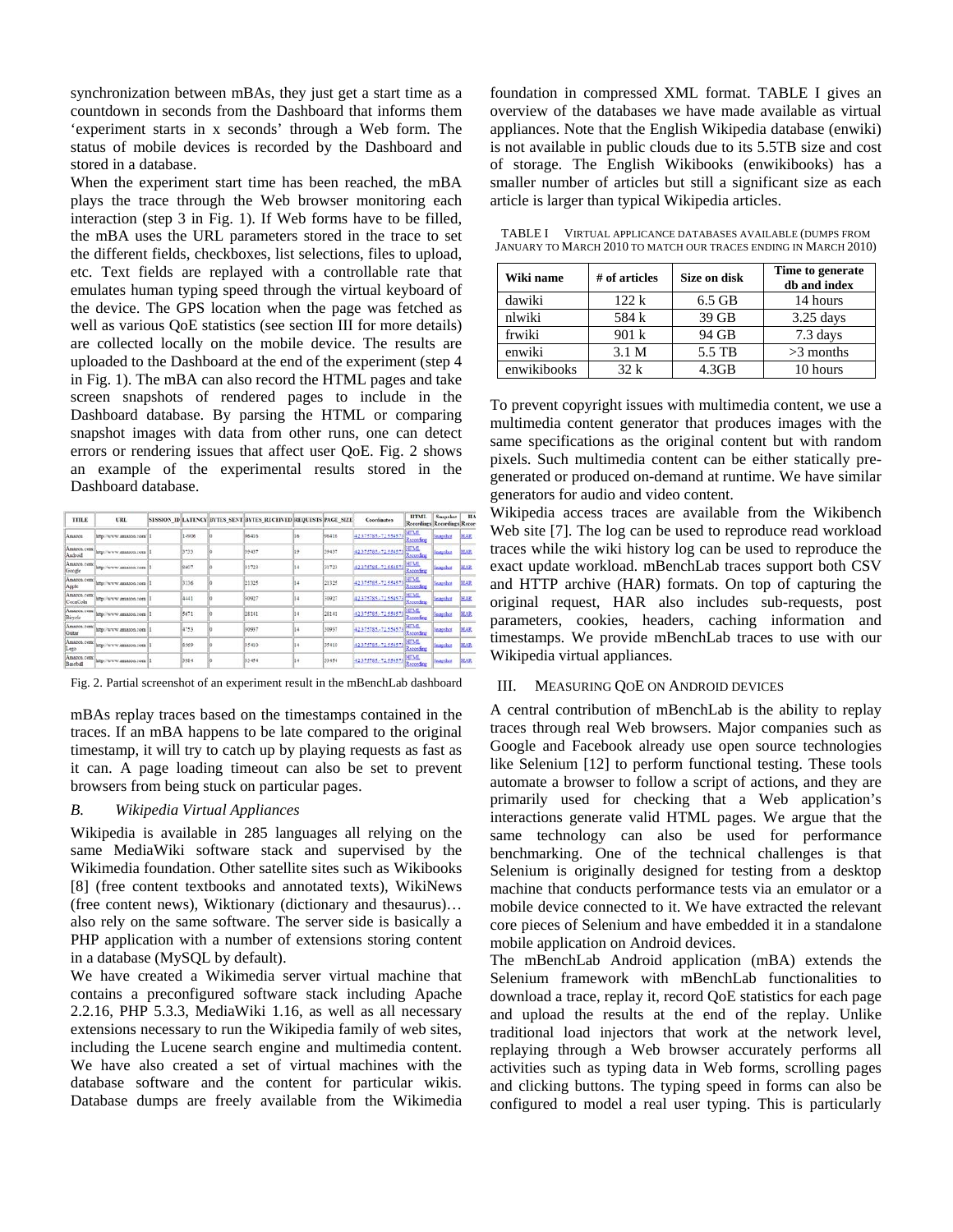useful when inputs are processed by JavaScript code that can be triggered on each keystroke. Through the browser, mBA captures the real user perceived latency including network transfer, page processing and rendering time.

Most desktop browsers include debugging tools such as Firebug for Firefox or the developer tools for Chrome that are able to capture the timeline of all browser interactions while pages are being loaded. This data can usually be stored into a HAR file. No Android Web browser, including the native Android browser, offers that feature. We therefore have reimplemented that functionality to obtain and log detailed QoS information on mobile devices.

An open source proxy developed by WebMetrics called BrowserMob proxy [\[14\]](#page-9-9) offers that functionality in a standalone Java proxy. That proxy being designed for regular desktop JVMs, we had to port it and adapt it to the idiosyncrasies of the Android platform in order to integrate it in the mBA. Running a fully functional Web proxy on devices with very limited resources can impose a significant overhead and therefore the proxy is only optional if detailed HAR recording is not desired. [Fig. 3](#page-3-1) gives an overview of the architecture of the mBA.



Fig. 3. mBenchLab Android application architecture

<span id="page-3-1"></span>

<span id="page-3-2"></span>Fig. 4. HAR captured by the mBA when accessing the main page of the english Wikipedia web site

The detailed information collected by the mBA is the following: DNS resolution time, connection establishment time, request failure/success/cache hit rate, send/wait/receive time on network connections, overall page loading time including Javascript execution and rendering time.

Unfortunately the current Android APIs do not provide monitoring of battery usage on a per application level. Therefore we are not able to measure the power impact of Web service designs. [Fig. 4](#page-3-2) shows a partial example of the information captured when accessing the main page of the Wikipedia web site.

Additionally the mBA can record HTML page sources and screen snapshots of rendered pages. This data is automatically uploaded at the end of the experiment and can be visualized in the dashboard. As shown on [Fig. 5,](#page-3-3) the screen snapshots can also capture errors reported by the browser.



<span id="page-3-3"></span>Fig. 5. Example of screen snapshots taken during experiments on Amazon, Craigslist, Wikipedia and a network connection error.

The screen snapshot functionality can also be extended to measure the QoE on streamed video content by capturing images at fixed time intervals.

#### <span id="page-3-0"></span>IV. EVALUATION

In this section we present the results of our experimental evaluation with mBenchLab. First, we describe our experimental setup and our methodology (section [A\)](#page-3-4). Our first set of experiments targeting well known web sites is presented in section [B.](#page-4-0) We evaluate the overhead of our instrumentation mechanisms in section [C.](#page-5-0) We show various use cases of QoE problem detection in section [D](#page-6-0) and location-based QoE in section [E.](#page-8-1) Section [F](#page-8-0) summarizes our results.

#### <span id="page-3-4"></span>*A. Experimental setup and methodology*

We have conducted our experiments on a laptop with Firefox as a baseline to compare with the native browser of our tablets and smartphones. We tested various browsers for the desktop baseline including Chrome and Internet Explorer and we obtained similar results as Firefox. Therefore we only present Firefox results for the desktop baseline. Our software only supports the native Android browser, so we cannot compare with Firefox or Chrome versions for Android.

[TABLE II](#page-4-1) shows the hardware and software specifications of our devices. The Trio tablet is an entry-level Android tablet while the Kindle Fire is a higher end tablet of the same generation. The smartphones used in our experiments are the popular high-end Samsung S3 and Motorola Droid RAZR as well as an entry level HTC Desire C. While devices can have the same physical screen size, screen resolutions vary greatly impacting the amount of information provided to the user.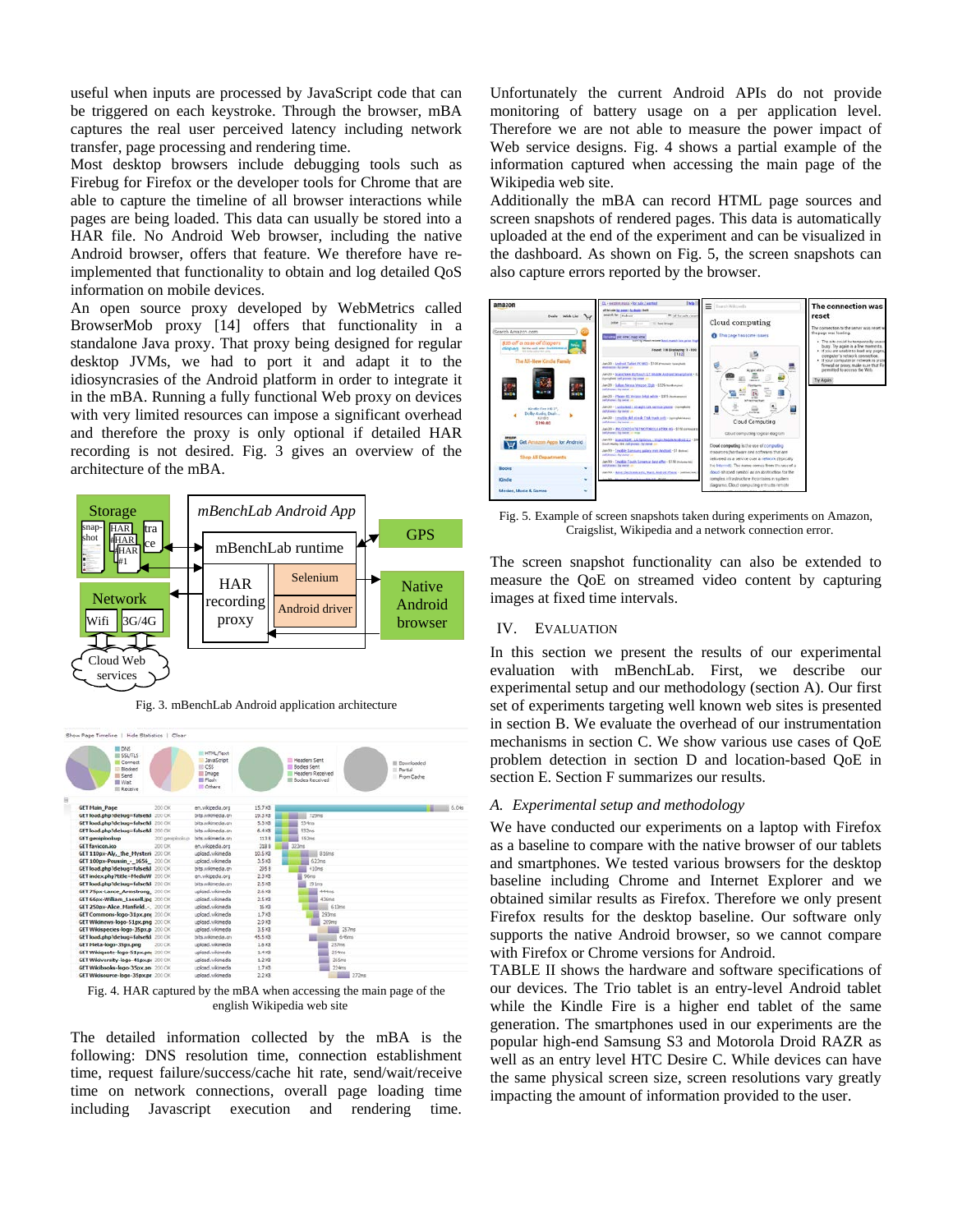| TABLE II ANDROID DEVICES USED IN OUR EXPERIMENTS WITH THEIR RESPECTIVE HARWARE AND SOFTWARE SPECIFICATIONS. |
|-------------------------------------------------------------------------------------------------------------|
|-------------------------------------------------------------------------------------------------------------|

<span id="page-4-1"></span>

| <b>Device</b>                 | <b>Processor</b>                               | RAM/<br><b>Storage</b>   | Screen size /<br>resolution / GPU                | <b>Network</b>                | <b>OS</b> version                                | Web browser version                                                                                                                                                     |
|-------------------------------|------------------------------------------------|--------------------------|--------------------------------------------------|-------------------------------|--------------------------------------------------|-------------------------------------------------------------------------------------------------------------------------------------------------------------------------|
| MacBook<br>Pro                | 2 GHz Intel<br>Core i7                         | 1GB/<br>150GB<br>(VM)    | 15" / 1440x900<br>AMD Radeon HD<br>6490M 256MB   | Wifi                          | Windows $7 \times 64$<br><b>VMWare Fusion</b>    | Mozilla/5.0 (Windows NT $6.1$ ; WOW64;<br>rv:15.0) Gecko/20100101 Firefox/15.0.1                                                                                        |
| Trio<br>Stealth<br>Pro Tablet | Single core<br>1.2GHz ARM<br>Cortex A8         | 512MB/<br>4GB            | 7''/800x480<br>Mali 400                          | Wifi                          | Android 4.0.3<br>(official release<br>Dec $2011$ | Mozilla/5.0 (Linux; U; Android 4.0.3; en-us;<br>SoftwinerEvb<br>Build/IML74K)<br>AppleWebKit/534.30 (KHTML, like Gecko)<br>Version/4.0 Mobile Safari/534.30             |
| Amazon<br>Kindle<br>Fire      | Dual core 1.2<br><b>GHZ TI OMAP4</b><br>4430HS | 512MB/<br>8GB            | 7''/1024x600<br>PowerVR SGX540                   | Wifi                          | Android 4.1.2<br>(AOKP Otter Oct)<br>17, 2012)   | Mozilla/5.0 (Linux; U; Android 4.1.2; en-us;<br>Build/JZO54K)<br>Kindle<br>Fire<br>Amazon<br>AppleWebKit/534.30 (KHTML, like Gecko)<br>Version/4.0 Mobile Safari/534.30 |
| <b>HTC</b><br>Desire C        | Single core 600<br>MHz, ARM<br>Cortex-A5       | 512MB/<br>4GB            | 3.5''/320x480<br>Adreno 200                      | Wifi/<br>Edge/3G<br>Orange    | Android 4.0.3<br>(official release<br>Dec 2011)  | Mozilla/5.0 (Linux; U; Android $4.0.3$ ; fr-fr;<br>HTC Desire C Build/IML74K)<br>AppleWebKit/534.30 (KHTML, like Gecko)<br>Version/4.0 Mobile Safari/534.30             |
| Samsung<br>$S3$ GT-<br>19300  | Ouad-core 1.4<br><b>GHz ARM</b><br>Cortex-A9   | 1GB/<br>$32GB +$<br>64GB | $4.8$ " / 720x1280<br>Mali-400MP                 | Wifi/3G<br>AT&T               | Android 4.1.2<br>(official release)<br>Dec 2012) | Mozilla/5.0 (Linux; U; Android 4.1.2; en-us;<br>GT-I9300 Build/JZO54K) AppleWebKit/<br>534.30 (KHTML, like Gecko) Version/4.0<br>Mobile Safari/534.30                   |
| Motorola<br>Droid<br>RAZR     | Dual core 1.2<br><b>GHz ARM</b><br>Cortex-A9   | 1GB/<br>16GB             | $4.3$ " / 540 x 960<br>PowerVR SGX540<br>304 MHz | Wifi/3G/<br>4G LTE<br>Verizon | Android 4.0.4<br>(official release)<br>Mar 2011) | Mozilla/5.0 (Linux; U; Android 4.0.4; en-us;<br>DROID RAZR Build/6.7.2-180 DHD-16 M<br>4-31) AppleWebKit/534.30 (KHTML, like<br>Gecko) Version/4.0 Mobile Safari/534.30 |

We have generated 4 trace files, each targeted at a particular web site. The *Amazon* trace browses products from the amazon.com US store. The *Craigslist* trace searches for various items in the Western Massachusetts Craigslist website. The *Wikipedia* trace accesses a number of articles of varying length on the English Wikipedia web site. Finally, the *Wikibooks* trace browses articles from our implementation of the English Wikibooks website running in our datacenter with the enwikibooks database described in [TABLE I.](#page-2-3)

Each experiment is repeated at least 5 times and caches are emptied between each run. All experiments are done on Wifi networks except where 3G or 4G LTE are indicated. 3G experiments in the USA use the Straight Talk data plan on AT&T and Orange in Europe. 4G LTE uses the Verizon network.

#### <span id="page-4-0"></span>*B. Measuring performance of major Web sites*

When a browser is directed to a particular URL, it starts to get the main HTML page and processes it to download any additional images, style sheets or scripts required to properly display the page. [Fig. 6](#page-4-2) shows the average number of requests issued by Web browsers when trying to access the 5 first pages of our traces for Amazon, Craigslist and Wikipedia.

The desktop version of the Amazon web pages is the most complex and can require more than 100 requests to fetch. We observe a significant variability between runs especially on the home page as a lot of content is generated dynamically depending on the user and the current sales. The mobile version of the same pages never exceeds 20 requests and is consistent between consecutive runs. The more simple Craigslist Web pages only require 1 request once the browser cache is hot. The desktop and mobile versions exhibit the same behavior.



<span id="page-4-2"></span>



Fig. 7. Comparing the page sizes in KB on Android/S3 and Firefox/desktop for the 5 first request of our Amazon, Craigslist and Wikipedia traces.

The number of requests for Wikipedia on the Samsung S3 is inflated by a bug that is investigated in section [D.](#page-6-0) The number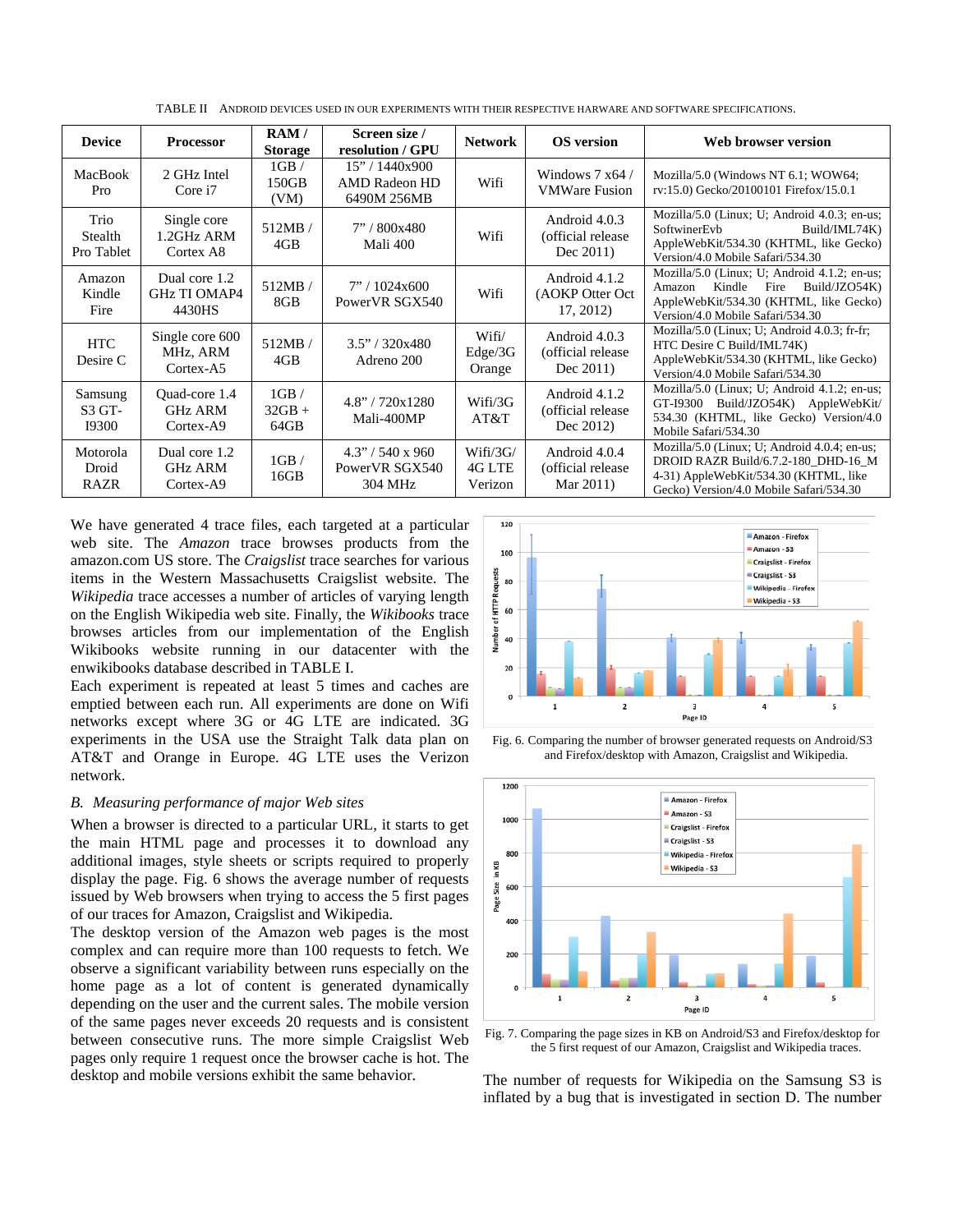of requests and page sizes for Wikipedia are typically smaller on mobile devices than desktops as show on [Fig. 13.](#page-7-0) Similarly, Amazon serves much smaller pages to its mobile users that are not exposed to the large number of ads displayed in the nonmobile version. Craigslist with its minimalistic design offers very small page sizes for both mobile and non-mobile clients.

Since Amazon shows significant difference in the content being fetched between consecutive runs, it is not possible to directly compare the performance between these runs. This shows that it is important to understand the details of the generated content to be able to interpret client side QoE.



<span id="page-5-1"></span>Fig. 8. Comparing average observed latency for desktop, tablets and phones on wireless networks with our Craigslist trace.



<span id="page-5-2"></span>Fig. 9. Comparing average latency with our Craigslist trace for the native Razr browser on Wifi and Firefox on MacBook tethering via the Razr Wifi.

[Fig. 8](#page-5-1) shows the average latency to load pages from our Craigslist trace. The spikes on page id 2 are attributed to varying DNS resolution times. The desktop version is the fastest though it uses the same Wifi network as the tablets and phones. The processing power makes the difference in rendering even simpler pages. The higher latency of the 3G network almost doubles the page loading time on our Craigslist trace where half of time is spent in establishing the connection with the server. The Trio tablet is significantly lower both in rendering and networking. Its performance over Wifi is comparable to the one observed for 3G on the S3. 4G experiments could not be made directly run using the Razr browser due to certain limitations of the Verizon version of the phone. However, we were able to use the desktop browser and tether through the phone's 4G connection. We verified on Wifi that the performance of Firefox tethering via the phone was

similar to the Razr browser performance as shown on [Fig. 9.](#page-5-2) Therefore we expect our 4G results via tethering to be very close to the performance of the native Razr browser on 4G. The Razr 4G performance is similar to the Wifi performance of other devices.



<span id="page-5-3"></span>Fig. 10. Comparing average latency for desktop, tablets and phones on wireless networks with our Wikipedia trace.

[Fig. 10](#page-5-3) compares the devices' observed latency for our Wikipedia trace. While the Kindle has a performance close to the desktop browser, the Trio shows slower performance due to reduce Wifi performance and image rendering speed. The S3 results are impaired by a bug in the browser that is analyzed in more details in section [D.](#page-6-0) The Razr performance on Wifi and 4G (via tether) is very similar showing how 4G brings user perceived QoE to the same level as Wifi.

#### <span id="page-5-0"></span>*C. QoE measurement overhead on mobile devices*

We conducted a series of experiments using our Craigslist and Wikipedia traces with and without our QoE instrumentation on all platforms and networks. Our HAR proxy recorder intercepts all outgoing connections and collects statistics on network and system events that can help troubleshoot QoE issues as we will see in section [D.](#page-6-0) Running the proxy however requires cpu and memory resources that could affect performance or the behavior of the Web browser.

| <b>Device</b>          | <b>Craigslist latency</b><br>(+overhead) | Wikipedia latency<br>(+overhead) |  |  |
|------------------------|------------------------------------------|----------------------------------|--|--|
| MacBook Pro            | $505 (+166)$ ms                          | $1576 (+156)$ ms                 |  |  |
| Trio Stealth Pro       | $2200(-46)$ ms                           | $\overline{2737}$ (+2781) ms     |  |  |
| Kindle Fire            | 1380 (-506) ms                           | $1709$ (-14) ms                  |  |  |
| Samsung S3 3G          | 7571 (-2303) ms                          | $14884 (+2167)$ ms               |  |  |
| Samsung S3 Wifi        | $1185$ ( $-100$ ) ms                     | 4823 (-450) ms                   |  |  |
| Droid Razr Wifi        | 978 (-75) ms                             | $2076 (+329)$                    |  |  |
| Droid Razr Wifi tether | $838 (+165)$ ms                          | $1875 (+746)$ ms                 |  |  |
| Droid Razr 4G tether   | $739 (+283)$ ms                          | 1955 $(+467)$ ms                 |  |  |

<span id="page-5-4"></span>TABLE III QOE INSTRUMENTATION OVERHEAD USING CRAIGSLIST AND WIKIPEDIA TRACES ON OUR DEVICES ON WIFI AND MOBILE NETWORKS.

[TABLE III](#page-5-4) presents our findings by aggregating the latencies of all pages for a trace in a single average. The overall latency without monitoring is presented first, followed by the overhead of monitoring in parenthesis. The latencies are measured by taking a clock start before directing the browser to a URL and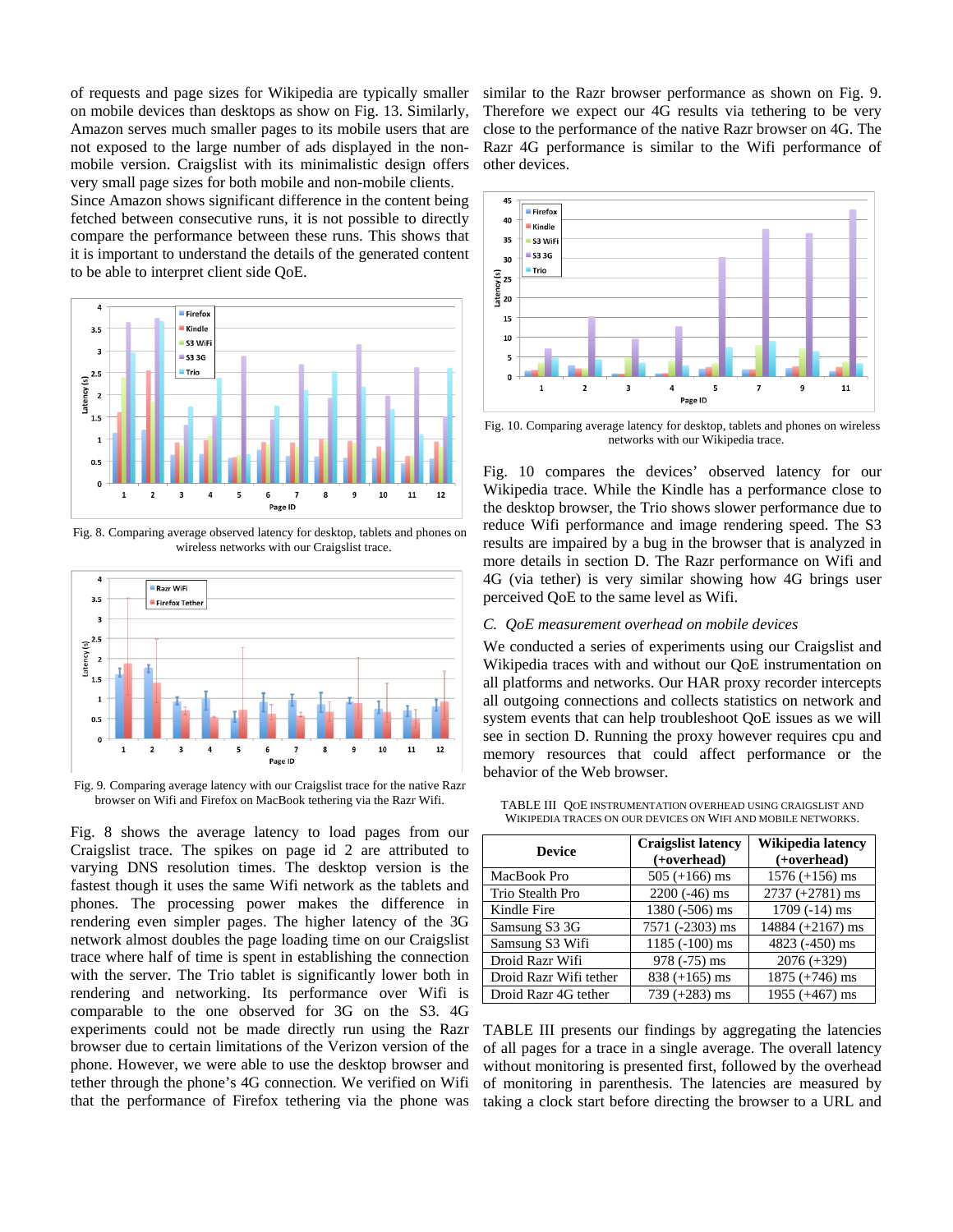the clock stops when the browser notifies that the page has been fully loaded. The instrumented latency includes the timing of all internal events in memory by the proxy. The storing of the in-memory data to the device storage is done after the page is fully loaded and therefore does not impact page loading time latency.

On most devices, the overhead of monitoring is within the natural variance observed in real conditions between multiple runs. 4G offers performances very close to Wifi on the Droid Razr. Our monitoring shows a slightly higher overhead when using tethered connections (note that the browser used is Firefox on the laptop for tethered connections whereas nontethered connections use the native browser of the phone). The variations on 3G are more significant as base latencies are much higher and network performance varies a lot. The bigger and more complex Wikipedia pages require the proxy to relay more data and time more events but still without significantly affecting the user QoE. A notable exception is the entry-level Trio tablet that shows a significant overhead in its instrumented runs on Wikipedia.



<span id="page-6-1"></span>Fig. 11. Overhead of instrumentation for our Wikipedia trace on Trio tablet.



<span id="page-6-2"></span>Fig. 12. Overhead of instrumentation for our Wikipedia trace on Kindle Fire.

[Fig. 11](#page-6-1) shows the average latency with min and max values on 5 runs of our Wikipedia trace on the Trio tablet. In most cases, the instrumented runs (HAR on) are 3 seconds slower than the non-instrumented ones. Page id 6 is an exception as the page size is much smaller than any other page (8KB vs 100+KB). The Trio being a single core tablet, the context switching between the Web browser threads and our proxy threads are significantly slower. Other factors that contribute to the no overhead noticed on page 6 is due to the fact that the page contains no image at all in its mobile version.

[Fig. 12](#page-6-2) shows the results for a similar set of experiments with the Kindle Fire. While the first request where all connections must be initiated and mapped through the proxy shows a clear overhead with monitoring (HAR on), all subsequent queries have similar latencies whether monitoring is enabled or not (HAR off).

Given the quick pace of technological progress in tablets and smartphones, we expect that the instrumentation overhead will not be any more significant than it is today and will most likely become even more negligible.

#### <span id="page-6-0"></span>*D. Identifying QoE issues*

#### *1) Why HAR instrumentation is important*

Some aspects of the user perceived QoE are specific to the device such as the physical display size or screen resolution. However one of the main aspects considered by users is the page loading latency and of course the correct and successful completion of all operations involved in loading the page. While techniques such as HTML recording and screen snapshots can help detect some issues in the rendered page, the overall page loading time measurements is not sufficient to understand the root cause of QoE issues.

When running our experiments on the Amazon store without instrumentation, we noticed a number of abnormal page loading latencies that we were not able to explain as the recorded HTML and the screen snapshots showed properly rendered page. Instrumented runs also showed similar random events but the HAR instrumentation allowed us to identify the root cause of these issues.

[Fig. 15](#page-7-1) shows the HAR data collected while playing the Amazon trace on one of our smartphones. Out of the 14 HTTP GET requests needed to fetch the page, one subrequest blocked for almost 9.5 seconds on a DNS lookup operation. The troubled networking layer spent another half second establishing the connection with the server and nearly 2 seconds to get 57 bytes response!

The blocked DNS requests are usually caused by other DNS requests that are already being processed in the request queue and timing out. Given the limited number of threads that the DNS subsystem can use to issue requests, a small number of failing requests can block all other application requests. The slow connection establishment and data transfer is attributable to network congestion either on the Wifi network or anywhere on the path to the server. One of the limitations of the HAR recording is that it does not give us insights where on the network path the issue might be.

#### *2) The Samsung S3 browser bug*

When comparing our results on the different devices and networks for our Wikipedia trace, we noticed significantly higher latencies for our Samsung S3 smartphone on both Wifi and 3G. We first looked at the number of HTTP requests per page and the size of the pages downloaded from the server. Our findings are illustrated on [Fig. 13.](#page-7-0) The number of HTTP requests is always much higher for the Samsung S3 and the page sizes are much bigger. Note that the page size for Samsung S3 on 3G is sometimes very small as we only account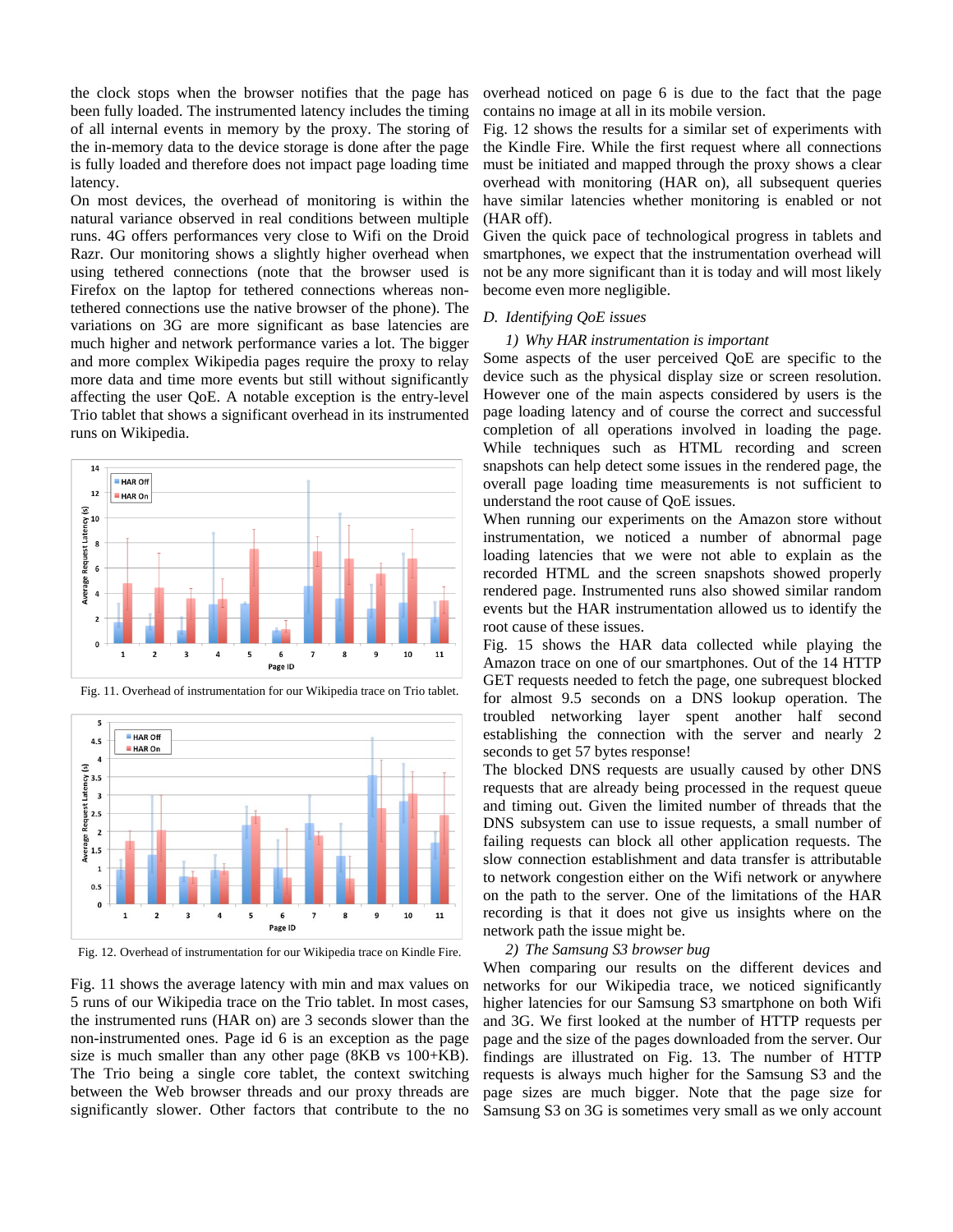for successfully transferred bytes and not expected object sizes. On a successful page load, the page sizes should be the same on both networks.

[Fig. 14](#page-7-2) gives an insight into the cause of the problem. By looking at the recorded HTML page source, we saw that Wikipedia pages use srcset HTML tags that indicate a list of images to pick from depending on the resolution and magnification needed by the device. It turns out that the S3 browser has a bug and systematically downloads all images in a srcset instead of picking only the one it needs (left most red circles on [Fig. 14](#page-7-2) show 3 different versions of the same image being downloaded). This can result in a massive amount of extra data download.



<span id="page-7-0"></span>Fig. 13. Comparing number of HTTP requests and downloaded page size for our devices on Wifi and wireless networks with our Wikipedia trace.



<span id="page-7-2"></span>Fig. 14. Example of a Wikipedia page load on a Samsung S3 using a 3G network showing a browser issue loading all images in a srcset and network timeouts.



<span id="page-7-1"></span>Fig. 15. Example of an Amazon page load that blocks for 9.42s on a DNS lookup operation increasing overall page loading time by more than 127%.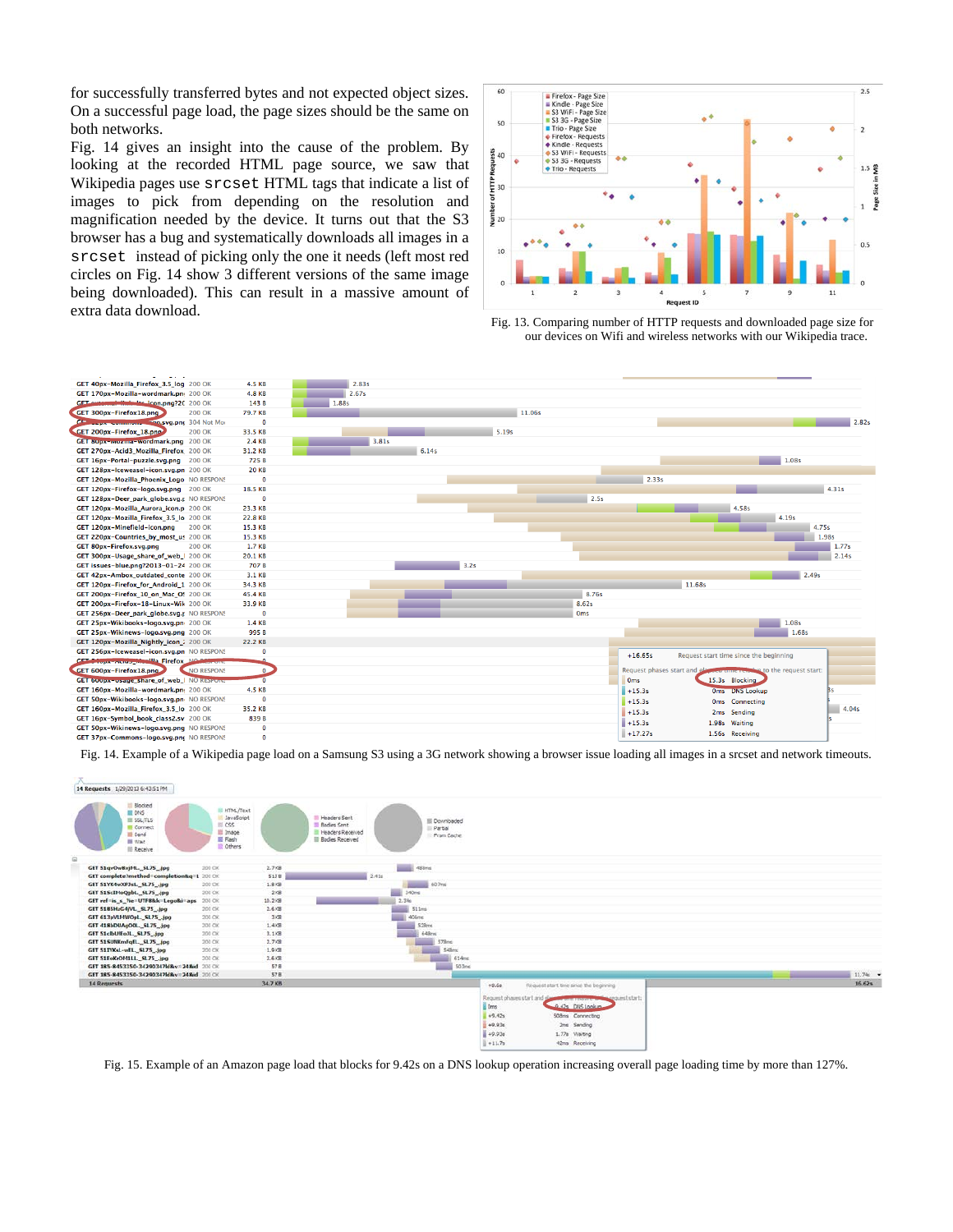The Wikipedia page dedicated to the Internet Explorer browser that typically requires 600KB of data download jumped to 2.1MB on the S3. This bug significantly affects the Wikipedia performance on 3G were these massive number of requests for image downloads overwhelmed the network and ended up timing out rendering an incomplete page. This can be seen on [Fig. 14](#page-7-2) where a large number of requests are blocked for very long amount of time and many of them fail with a 'NO RESPONSE' HTTP error code.

Note that we were able to reproduce these results with the latest Android 4.2.2 for the S3 GT-I9300 (international version of the phone). The issue was also reproduced with an S3 SGH-I747 which is the AT&T US version of the phone. We believe that this problem affects all S3 versions and have contacted Samsung to report the issue.

Having a database with results from other devices helped us to quickly locate the origin of the problem and detect this previously undiscovered bug. Based on this experience, a possible direction for future work is to design tools that automatically analyze and report anomalies by comparing experience reports between devices/networks for the same trace.

#### <span id="page-8-1"></span>*E. QoE based on location*

We have previously observed [\[6\]](#page-9-3) that latency is very dependent on user location in wired networks. Identifying geographical regions where user QoE is poor is crucial for the design of CDNs or replicated systems. To measure the effect of location with wireless networks, we use our Wikipedia implantation running the English Wikibooks database (enwikibooks in [TABLE I\)](#page-2-3). The application server and database are deployed in our datacenter at the University of Massachusetts Amherst. The Wikibooks pages usually show higher loading time as they contain entire books.

[Fig. 16](#page-8-2) shows the observed latencies from a Samsung S3 phone on a Wifi network within 2 network hops of the datacenter (S3 Wifi USA), an S3 phone on AT&T 3G network within 1 mile of the datacenter and an HTC phone on a residential Wifi in eastern France (HTC Wifi France).



<span id="page-8-2"></span>Fig. 16. Comparing latencies from an HTC phone in Europe vs an S3 phone near a data center in the US running our Wikibooks implementation.

The Wifi latencies are actually very close to each other (note that the y scale starts at 10 seconds). The 3G performance remains much slower even compared to cross-continental accesses. From this experience it looks like the QoE is more linked to the network access than the geolocation of the user.

We conducted a similar experiment using our Amazon trace on the US store. This time we experimented with access from a Wifi, Edge and 3G networks in Europe. Our results are presented in [Fig. 17.](#page-8-3) The Wifi latencies are comparable regardless of the user location even though the Samsung S3 is technically a more powerful phone. Overall the Orange France 3G network offers latencies at most 2 seconds higher than the Wifi latencies. The AT&T 3G network exhibits worse performance with latencies that can more than double compared to Wifi. As expected the Edge network is the slowest though in some cases it is not that far from the AT&T 3G performance. The latency spikes observed on the Orange network are due long period of inactivity where the phone waits for network access. Once again the provider used to access the network had a dominant effect over user geolocation or device performance.



<span id="page-8-3"></span>Fig. 17. Comparing average observed latency for devices in US and Europe over Wifi, Edge and 3G with our Amazon trace accessing Amazon.com (US).

#### <span id="page-8-0"></span>*F. Results summary*

Dynamic content on complex Web Applications can introduce a lot of variability even between consecutive experiments using the same trace. This makes it hard to interpret QoE measurements without a detailed monitoring of individual page loading events. We have shown that such instrumentation can be achieved without being detrimental to the user perceived QoE while providing crucial information to isolate root causes of QoE issues. Using mBenchLab we were able to discover a new bug in the native browser of the Samsung S3 smartphone that prevented certain Wikipedia pages from loading properly.

Our set of experiments is restricted to a small number of devices and networks which limits their statistical validity. However, we can identify some trends like mobile performance is still limited by hardware resources on low-end devices, newer higher-end devices are more limited by network capabilities. 4G networks seem to approach Wifi performance on mobile devices. Unlike wired networks where the location of the user dominates latency, the performance of mobile networks largely defines the user QoE independently